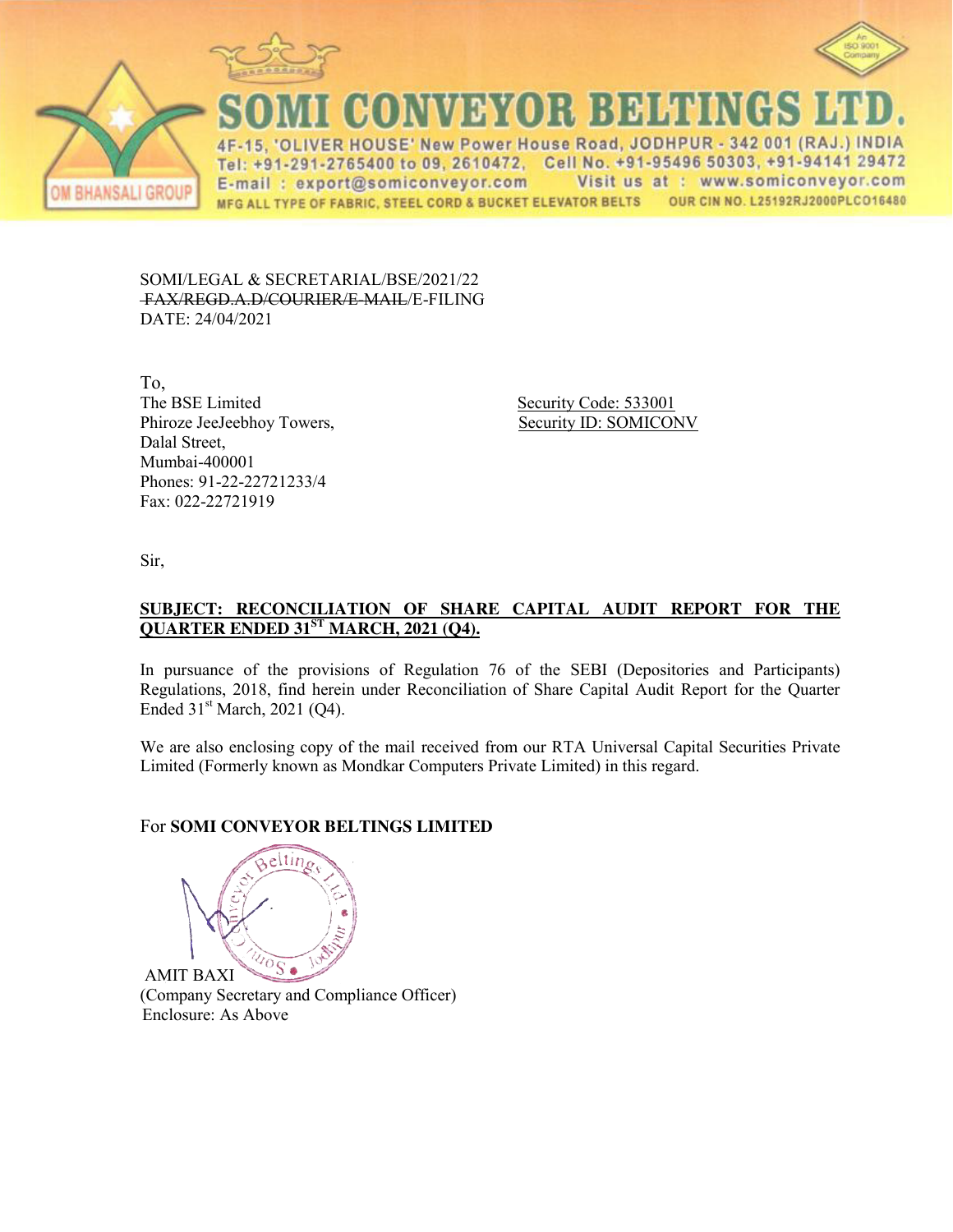

**CS. AVIJIT VASU B.Sc., M.COM, ACS Practicing Company Secretary** 

### **RECONCILIATION OF SHARE CAPITAL AUDIT REPORT**

| 1. For Quarter Ended                                                                                                                                                                                                                |                                           | : $31ST March$ , 2021 (FOURTH QUARTER) |                                                               |                                            |                               |              |  |  |  |
|-------------------------------------------------------------------------------------------------------------------------------------------------------------------------------------------------------------------------------------|-------------------------------------------|----------------------------------------|---------------------------------------------------------------|--------------------------------------------|-------------------------------|--------------|--|--|--|
| 2. ISIN                                                                                                                                                                                                                             |                                           |                                        | : INE323J01019                                                |                                            |                               |              |  |  |  |
| 3. Face Value                                                                                                                                                                                                                       |                                           |                                        | : Rs. $10/-$                                                  |                                            |                               |              |  |  |  |
| 4. Name of the Company                                                                                                                                                                                                              |                                           |                                        | : SOMI CONVEYOR BELTINGS LIMITED                              |                                            |                               |              |  |  |  |
| 5. Registered Office Address                                                                                                                                                                                                        |                                           |                                        | : 4F-15, "Oliver House", New Power House Road, Jodhpur-342003 |                                            |                               |              |  |  |  |
| 6. Correspondence Address                                                                                                                                                                                                           |                                           |                                        | : 4F-15, "Oliver House", New Power House Road, Jodhpur-342003 |                                            |                               |              |  |  |  |
| 7. Telephone & Fax Nos                                                                                                                                                                                                              |                                           |                                        | : Tel: +91-291-2765400, Fax: +91-291-2765410                  |                                            |                               |              |  |  |  |
| 8. Email address                                                                                                                                                                                                                    |                                           |                                        |                                                               | : info@ombhansali.com/csamitbaxi@gmail.com |                               |              |  |  |  |
| 9. Names of the Stock Exchanges where the company's securities are listed: BSE LIMITED, NSE OF INDIA LIMITED                                                                                                                        |                                           |                                        |                                                               |                                            |                               |              |  |  |  |
|                                                                                                                                                                                                                                     |                                           |                                        | Number of Shares                                              |                                            | % of the Total issued capital |              |  |  |  |
| 10. Issued Capital:                                                                                                                                                                                                                 |                                           |                                        | 11779656                                                      |                                            | 100%                          |              |  |  |  |
|                                                                                                                                                                                                                                     | 11. Listed Capital (Exchange-wise): (BSE) |                                        | 11779656                                                      |                                            | 100%                          |              |  |  |  |
|                                                                                                                                                                                                                                     |                                           | (NSE)                                  | 11779656                                                      |                                            | 100%                          |              |  |  |  |
|                                                                                                                                                                                                                                     | (as per company records)                  |                                        |                                                               |                                            |                               |              |  |  |  |
|                                                                                                                                                                                                                                     | 12. Held in dematerialized form in CDSL:  |                                        | 2479758                                                       |                                            | 21.05%                        |              |  |  |  |
|                                                                                                                                                                                                                                     | 13. Held in dematerialized form in NSDL:  |                                        | 8477888                                                       |                                            | 71.97%                        |              |  |  |  |
| 14. Physical:                                                                                                                                                                                                                       |                                           |                                        | 822010                                                        |                                            | 6.98%                         |              |  |  |  |
| 15. Total No. of shares $(12+13+14)$ :                                                                                                                                                                                              |                                           |                                        | 11779656                                                      |                                            | 100%                          |              |  |  |  |
| 16. Reasons for difference if any, between (10&11), (10&15), (11&15): NIL                                                                                                                                                           |                                           |                                        |                                                               |                                            |                               |              |  |  |  |
| 17. Certifying the details of changes in share capital during the quarter under consideration as per Table below:                                                                                                                   |                                           |                                        |                                                               |                                            |                               |              |  |  |  |
| Particulars***                                                                                                                                                                                                                      | No. of Shares                             | Applied/Not                            | Listed on Stock                                               | Whether                                    | Whether                       | In-principal |  |  |  |
|                                                                                                                                                                                                                                     |                                           | Applied for                            | Exchanges                                                     | Intimated                                  | Intimated                     | approval for |  |  |  |
|                                                                                                                                                                                                                                     |                                           | listing                                | (Specify)                                                     | To CDSL                                    | To NSDL                       | SE(Specify   |  |  |  |
|                                                                                                                                                                                                                                     |                                           |                                        | Names)                                                        |                                            |                               | Names)       |  |  |  |
| <b>NIL</b>                                                                                                                                                                                                                          |                                           | -----                                  | ----                                                          | ----                                       | ----                          |              |  |  |  |
| *** Rights, Bonus, Preferential Issue, ESOPs, Amalgamation, Conversion, Buyback, Capital Reduction, Forfeiture, Any other (to specify).<br>18. Register of members is updated (Yes/No): YES<br>If not, updated upto which date: N.A |                                           |                                        |                                                               |                                            |                               |              |  |  |  |
| 19. Reference of previous quarter with regards to excess dematerialized shares, .if any: N.A.                                                                                                                                       |                                           |                                        |                                                               |                                            |                               |              |  |  |  |
| 20. Has co. resolved the matter mentioned in point no.19 above in current quarter? If not, reason why? N.A.                                                                                                                         |                                           |                                        |                                                               |                                            |                               |              |  |  |  |
| 21. Total no. of requests, if any, confirmed after 21 days & the total no. of requests pending beyond 21 days                                                                                                                       |                                           |                                        |                                                               |                                            |                               |              |  |  |  |
| with the reasons for delay:                                                                                                                                                                                                         |                                           |                                        |                                                               |                                            |                               |              |  |  |  |
| No. of shares<br>No. of requests<br>Reasons for delay<br>Total No. of demat requests                                                                                                                                                |                                           |                                        |                                                               |                                            |                               |              |  |  |  |

| $\sim$ $\sim$ $\sim$ |                               |                 | $\sim$ $\sim$ |                          |
|----------------------|-------------------------------|-----------------|---------------|--------------------------|
|                      | Pending for more than 21 days | NIL             | NIL           | NIL                      |
|                      | Confirmed after 21 days       | NIL             | NIL           | NIL                      |
|                      | Total No. of demat requests   | No. of requests | No. of shares | <b>Reasons for delay</b> |

22. Name, Telephone & Fax No. of the Compliance Officer of the Company: **Mr. Amit Baxi** 

#### **4 F-15, "Oliver House", New Power House Road, Jodhpur-342003 Tel.: +91-0291-2765400, Fax: +91-0291-2765410**

23. Name, Address, Tel. & Fax No., Regn. No. of the Practicing company secretary:  **CS AVIJIT VASU, Corporate Tower, Plot No. 21&22, Behind Bank of Maharashtra, 2nd Puliya Commercial Centre, Chopasni Housing Board, Jodhpur, Tel.:+91-0291- 2759987 M. No. 37968; C. P. No. 14198** 

24. Appointment of common agency for share registry work (if yes, name and address): **YES UNIVERSAL CAPITAL SECURITIES PRIVATE LIMITED C 101, 247 Park, LBS Road, Vikhroli West, Mumbai – 400083 Tel: (+91 22) 28207203-05, 28257641, Fax: (+91 22) 28207207**

25. Any other detail that the company secretary may like to provide, (*e.g.* BIFR Company, delisting from SE): **NIL**

**CS AVIJIT VASU Place: Jodhpur Company Secretary in Practice, ACS: 37968, C.P. No. 14198 UDIN: A037968C000167878** 

Date: 24/04/2021